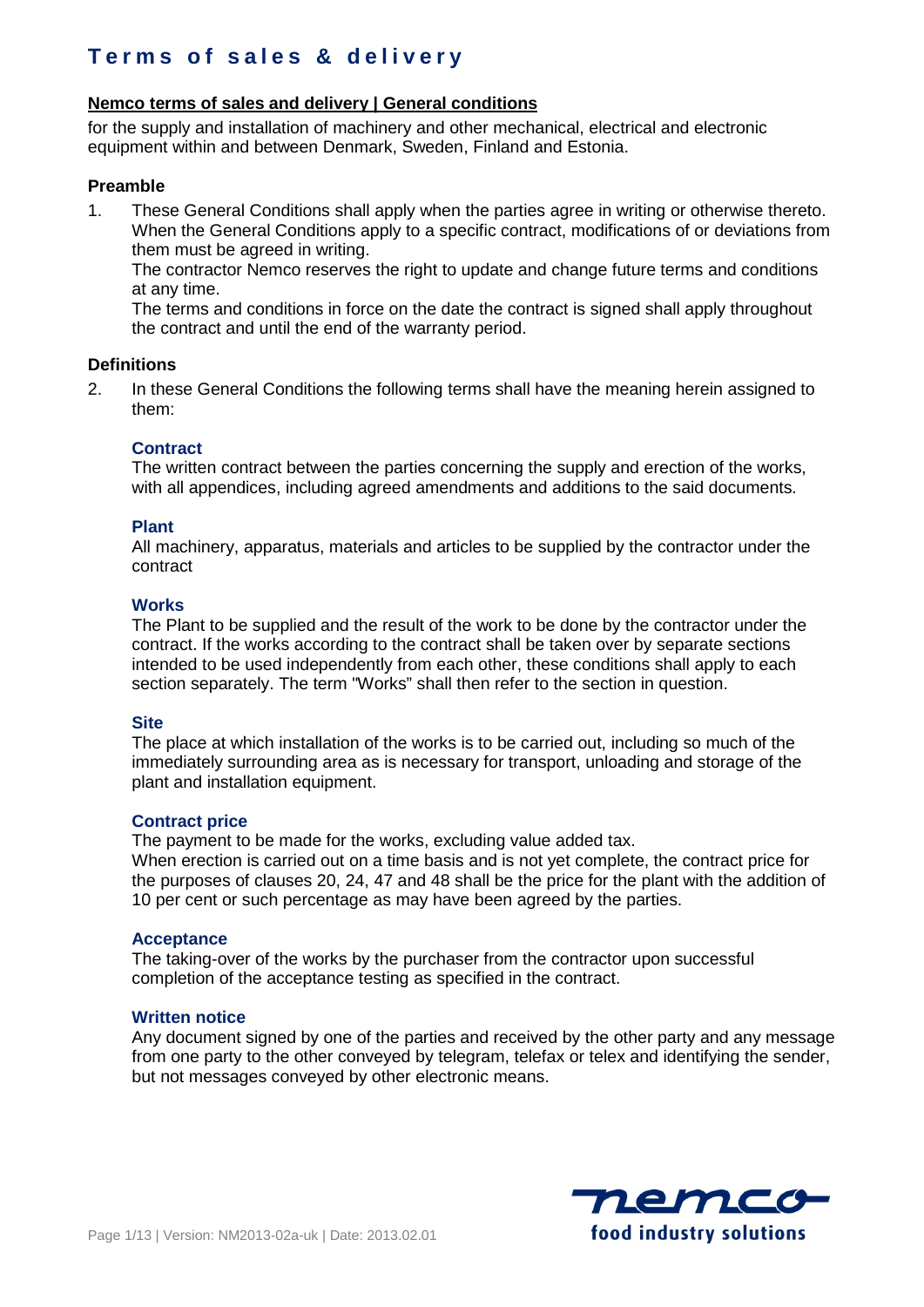## **Product Information**

3. Data contained in product information and price lists are binding only to the extent that they are by reference expressly included in the contract.

### **Drawings and other documents**

- 4. All drawings and other technical documents regarding the works submitted by one party to the other before or after the signing of the contract shall remain the property of the submitting party. Drawings, technical documents and other technical information received by one party may not, without the consent of the other party, be used for any other purpose than that for which they were submitted. They may not, without the consent of the submitting party, be copied or reproduced.
- 5. The contractor shall, not later than by the acceptance of the works, free of charge provide the purchaser with one copy or such larger number of copies as may have been agreed, of drawings and other technical documents, which are sufficiently detailed to permit the purchaser to carry out commissioning, operation and maintenance, including running repairs, of the works. The contractor shall not, however, be obliged to supply manufacturing drawings of the plant or spare parts.

## **Confidentiality**

6. Neither party shall, without the consent of the other, be entitled to provide any third party with technical or commercial information which any of the parties has stated to be confidential at the formation of the contract or later. This does not apply to the extent that the provision of such information is necessary to enable the parties to fulfil their obligations under the contract or for operation and maintenance of the works.

Each party is obliged to prevent such confidential information from being disclosed to or used by its employees, consultants, subcontractors and other contractors or others who through that party have or may obtain access to such information, to a greater extent than permitted by the first paragraph of this clause.

#### **Scope of the works. Laws and regulations**

- 7. The scope of the works shall be as set out in the contract.
- The works shall be in accordance with the laws, regulations and provisions which applied at the date of the tender in the country where the site is situated. If so required by the contractor, the purchaser shall provide information on pertinent laws and other rules applicable to the works.
- 8. The contractor shall carry out any variations resulting from amendments to laws, regulations or provisions applicable to the works, or in the generally accepted interpretation thereof, taking effect between the date of the tender and acceptance. The provisions of clauses 35 and 36 shall apply to such variations.

#### **Working conditions**

9. The purchaser shall be responsible to the contractor for ensuring that installation can be carried out under conditions which comply with applicable laws and regulations for working conditions 31 the site. The purchaser shall inform the contractor by written notice of the safety regulations in force on the site.

Further, the purchaser shall, at his own expense on or near the site, provide satisfactory facilities for the installation personnel for changing, washing and eating. The purchaser shall also ensure that the contractor's personnel are provided with board and lodging in the vicinity of the site in accordance with the applicable collective labour agreements, regulations or as specified in the contract. Unless otherwise agreed the contractor shall bear all expenses for board and lodging.

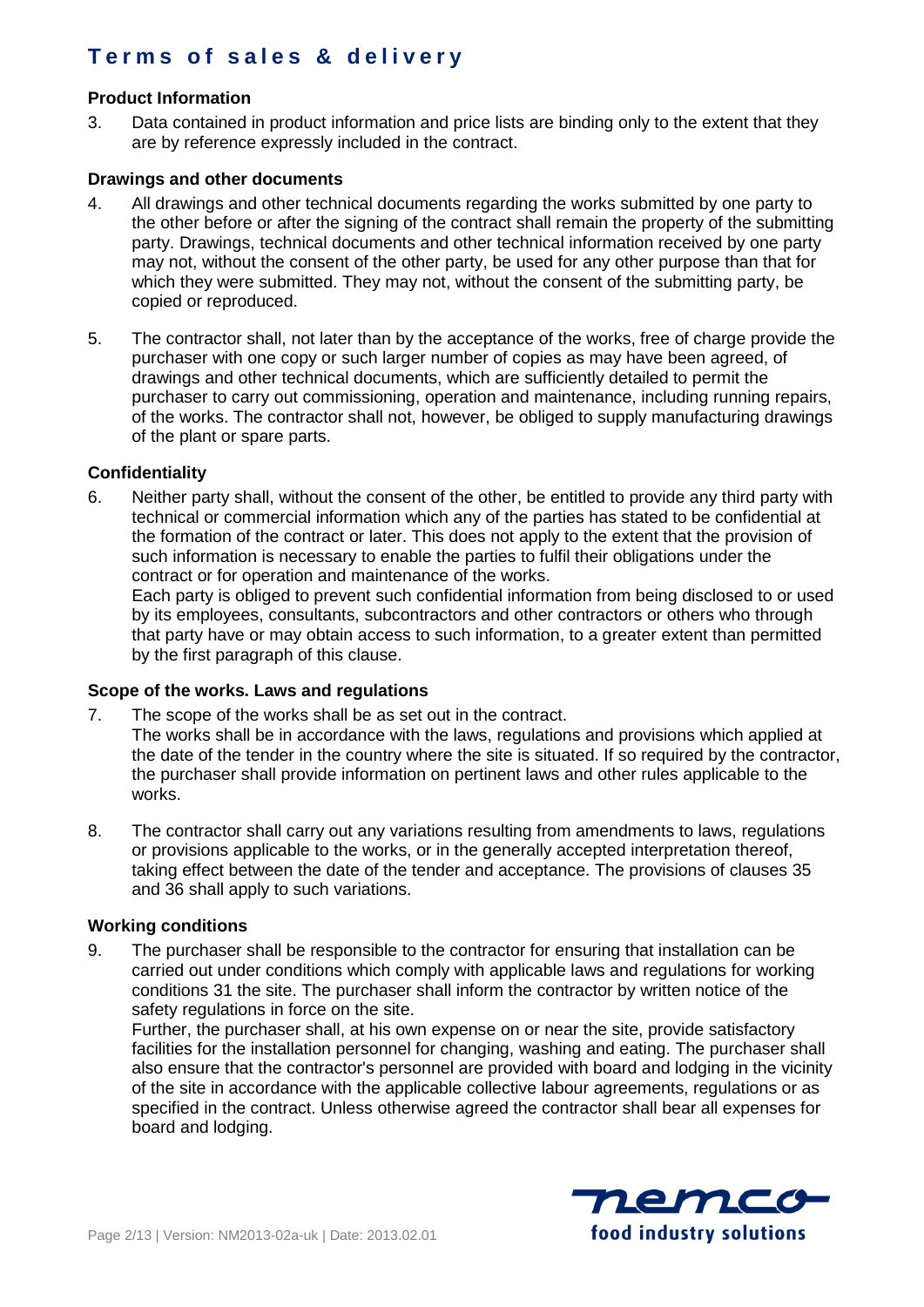## **Preparatory work**

- 10. The contractor shall inform the purchaser by written notice when the plant will be ready for erection in sufficient time to enable the purchaser to carry out in time his obligations, under clauses 11, 12 and 13, which are necessary for having the installation carried out.
- 11. The contractor shall within the time specified in the contract, or if not so specified then in good time, submit to the purchaser drawings or descriptions indicating how the plant is to be installed. At the same time the contractor shall provide all information required for preparing proper foundations and other beddings. He shall also provide all information necessary for providing suitable access for the plant and necessary equipment to and on the site and for preparing all necessary connections to the plant. Any expenses incurred by reason of errors or omissions which appear before acceptance in

the drawings, descriptions or information mentioned in the preceding paragraph shall be borne by the contractor. If such errors or omissions appear after acceptance, the provisions of clauses 52-66 shall apply.

- 12. The purchaser shall carry out the necessary preparatory work in accordance with the drawings, descriptions and information referred to in clause 11. If the time for completion of such work is not specified in the contract, it shall be completed at least one week before installation is due to commence, and so that foundations and beddings are ready to receive the plant at the agreed time. The purchaser shall inform the contractor by written notice of the completion of the preparatory work.
- 13. Before installation is due to commence, the purchaser shall ensure that water and power facilities, including compressed air and electric current, are available to the contractor on the site to the extent necessary or as specified in the contract. These facilities shall be provided without cost to the contractor. Nor shall he be obliged to pay for the use of such water and power.

The purchaser shall also on or near the site provide the contractor, free of charge, with lockable or otherwise secured premises or storage areas which are suited for protection against theft and deterioration of the plant and of the contractor's tools and equipment.

## **Testing of the plant during manufacturing. Inspection**

- 14. Where the contract provides for the plant to be tested in connection with its manufacture, such test shall, unless otherwise agreed, be carried out where the plant is being manufactured. If technical requirements for the test have not been agreed upon, the test shall be carried out in accordance with general practice in the industry concerned in the country where the plant is being manufactured,
- 15. The contractor shall by written notice inform the purchaser of such test as referred to in clause 14 by written notice in sufficient time to permit the purchaser to be present at the test. The test may be carried out in the purchaser's absence provided that the purchaser has received such notice. The contractor shall keep a record of the test. The report containing the record shall be sent

to the purchaser. The report shall, unless otherwise shown by the purchaser, be deemed to correctly record the test and its results.

16. If, at a test referred to in clause 14, the plant tums out not to be in compliance with the contract, the contractor shall, without delay, ensure that the plant complies with the contract. A new test shall then be carried out if so required by the purchaser. The purchaser may not, however, require a new test if the defect was insignificant.

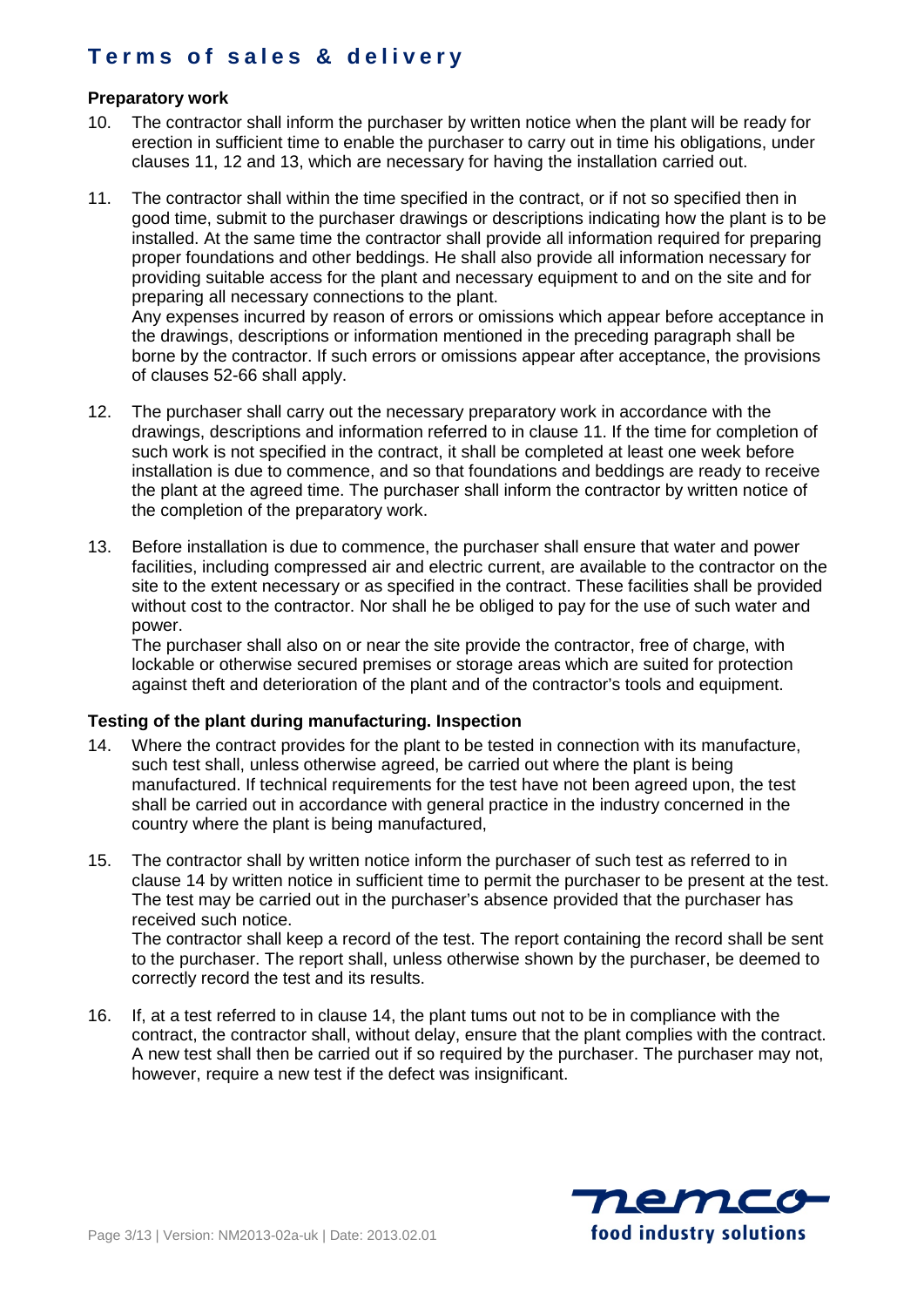- 17. The purchaser shall further to a reasonable extent, or as specified in the contract, be entitled to inspect the manufacture of the plant during normal working hours giving three days' notice of such inspection.
- 18. If no other division of the costs has been agreed, the contractor shall bear all costs for tests carried out at the place where the plant is being manufactured. The purchaser shall, however, bear all costs for his representatives, including travelling and living expenses at such tests and at inspections under clause 17.

## **Purchaser's delay, etc.**

19. If the purchaser finds that he will not within the agreed time be able to carry out his obligations necessary for completion of the works, including preparatory work under clauses 9,12 and 13, or if such delay on his part seems likely, he shall without undue delay by written notice inform the contractor thereof. The notice shall state the reason for the delay and, if possible, how long the delay will last.

If the purchaser is delayed in carrying out his obligations as referred to in the preceding paragraph, he shall nevertheless pay any sum, dependent on the contractor's progress, as if the delay had not occurred.

20. If the purchaser is in delay or otherwise fails to comply with his obligations, including those under clauses 9, 12 and 13, he shall reimburse any additional cost thereby incurred by the contractor in addition to any claims under clause 23, second paragraph. The contractor shall be entitled to a reasonable extension of the time for completion by reason of the purchaser's default. Any demand for such extension shall be made by the contractor, without undue delay, by written notice to the purchaser.

If the default must be considered substantial, the contractor may refuse to continue delivery and installation until the default has been remedied. The contractor may terminate the contract by written notice to the purchaser if the purchaser has not remedied the default within one month after having received a written notice from the contractor stating the contractor's intention to terminate the contract. If the contract is terminated, the contractor may claim compensation from the purchaser for any loss suffered due to the purchaser's default. The compensation shall not exceed the contract price.

## **Payment**

- 21. Unless otherwise agreed, payment shall be made as follows:
	- 21.1. Installation carried out on a time basis.

40 % when ordering 50 % before shipment from the factory \* 10 % after installation and approval, but not later than 30 days after delivery to site.

21.2. Installation carried out for a lump sum included in the contract price plus VAT.

40 % when ordering 50 % before shipment from factory \* 10 % after installation and approval, but no later than 30 days after delivery to site.

\* If payment is not deposited in Nemco's bank account before shipment from the factory is due, the equipment will not be shipped.

Payment deadline is 8 days from the date of each invoice.

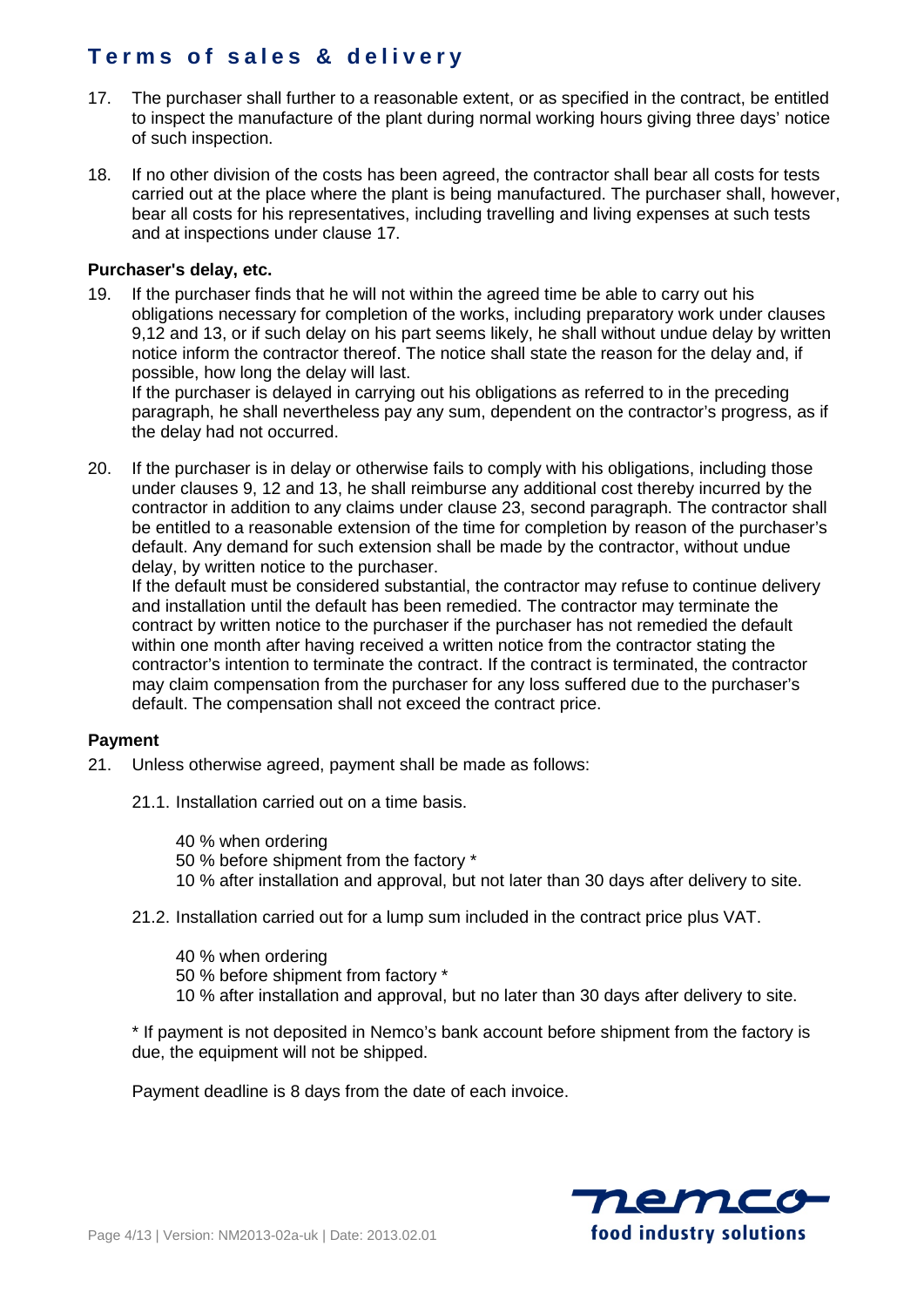- 22. When installation is carried out on a time basis the following items shall be charged separately:
	- 22.1. All travelling expenses for the contractor's personnel (including local travel) and all transport expenses for their tools and personal belongings.
	- 22.2. The cost of board and lodging and other living expenses for the contractor's personnel for each day's absence from home, including non-working days and holidays. Unless otherwise agreed, such costs shall be reimbursed at the highest rates payable to public employees in the contractor's country when travelling to the country where erection is carried out.
	- 22.3. Payment for work during normal working hours based on the number of hours certified by the purchaser.
	- 22.4. Payment for overtime work based on the number of hours certified by the purchaser.
	- 22.5. Payment according to the rate for normal working hours for time spent on:
		- a) necessary preparations for outward and homeward journeys;
		- b) outward and homeward journeys and other journeys to which the personnel are entitled in accordance with the applicable law, regulation or collective agreement in the contractor's country;
		- c) daily travel between lodgings and the site if it exceeds 30 minutes or the time limit that may be set out in the applicable collective agreement in the contractor's country.
	- 22.6. Costs incurred by the contractor for supplying equipment in accordance with the contract, including payment for use of the contractor's own erection equipment.
	- 22.7. Payment for waiting time according to the rates for normal working time when work is held up by circumstances for which the contractor is not responsible according to these General Conditions or otherwise under the contract.
	- 22.8. Taxes and dues levied on the invoiced amount and to be paid by the contractor.
- 23. When installation is carried out for a lump sum all items under sub-clauses 22.1 through 22.6 shall be included in the price for erection. Value-added tax and similar dues, charges etc. shall be added.

If installation work is altered, delayed or from time to time must be suspended due to any circumstance for which the purchaser or any of his other contractors is responsible, the contractor shall, in addition to the agreed price for erection, be entitled to payment for:

- 23.1. Waiting time and time spent on extra journeys.
- 23.2. Extra work including removal, securing and setting up of erection equipment.
- 23.3. Expenses incurred by the contractor in having to keep his equipment on the site longer than anticipated.
- 23.4. Additional expenses for journeys and board and lodging for the contractor's personnel.

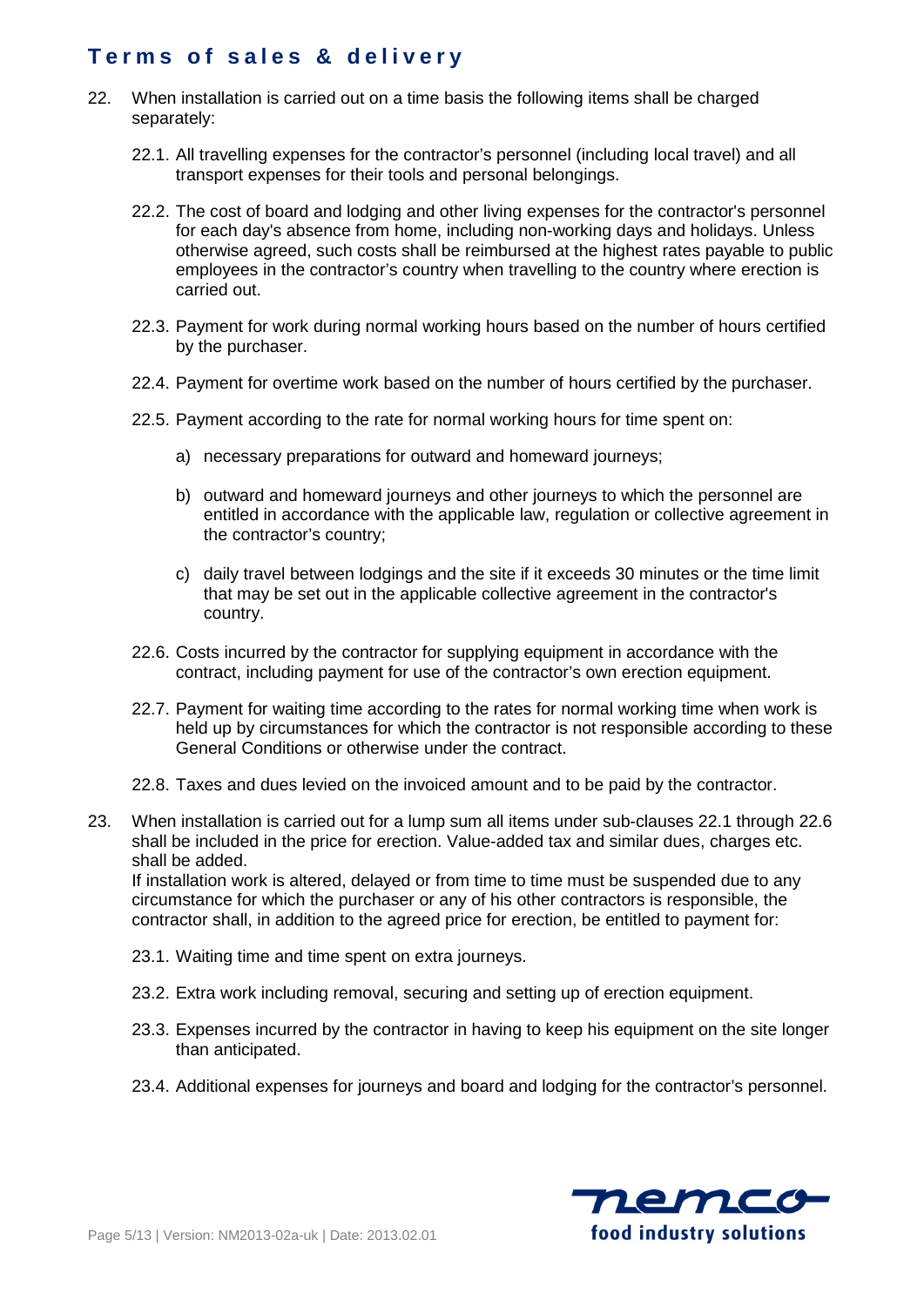- 23.5. Any other costs and expenses that can be documented by the contractor to have been incurred as a result of alterations in the erection programme.
- 24. If the purchaser fails to pay by the agreed date, the contractor shall be entitled to interest of 2 % per month. If the purchaser has not paid the amount due within three months the contractor shall be entitled to terminate the contract by written notice to the purchaser and to claim compensation for the loss he has suffered. The compensation shall not exceed the contract price.

### **Retention of title**

25. The Plant shall remain the property of the contractor until payment, including VAT, for the works has been made in full, to the extent that such retention of title is valid under the applicable law.

### **Erection**

26. At the latest by the contractor's notification that the plant is ready for dispatch from the place of manufacture, the parties shall by written notice each appoint a representative to act on their behalf during the work on site. The representatives shall be present on or near the site during working hours. Unless

otherwise specified in the contract, they shall be authorized to act on behalf of their respective parties in all matters concerning the erection work. Wherever these General Conditions stipulate that written notice shall be given, the representative shall be authorized to receive such notice on behalf of the party he represents.

- 27. Unless otherwise agreed, the purchaser shall free of charge provide the contractor with necessary unskilled labour on the site. The contractor shall give the purchaser one week's notice of his current requirements for unskilled labour.
- 28. Unless otherwise agreed, the purchaser shall free of charge provide the contractor with cranes, lifting equipment, scaffolding and equipment for transport on the site to the extent that such equipment is necessary for carrying out installation on the site. The contractor shall specify his requirements regarding such equipment by written notice not later than one month before the start of installation.
- 29. The contractor shall ensure that the safety regulations in force on the site are observed by his personnel. This does not in any way reduce the purchaser's obligations under clause 9. The purchaser is entitled to request that any of the contractor's personnel not complying with the safety regulations be denied access to the site.
- 30. The contractor shall inform the purchaser by written notice of any special dangers for the immediate environment which installation of the works may entail.
- 31. The purchaser shall not be entitled to order the contractor's employees to carry out any work without the contractor's previous consent by written notice.

#### **Contractor's right to inspect**

32. The contractor shall have the right at any time during working hours on the site to inspect the works at his own expense. This right applies until the works are taken over and during any work resulting from the provisions of clauses 52-66.

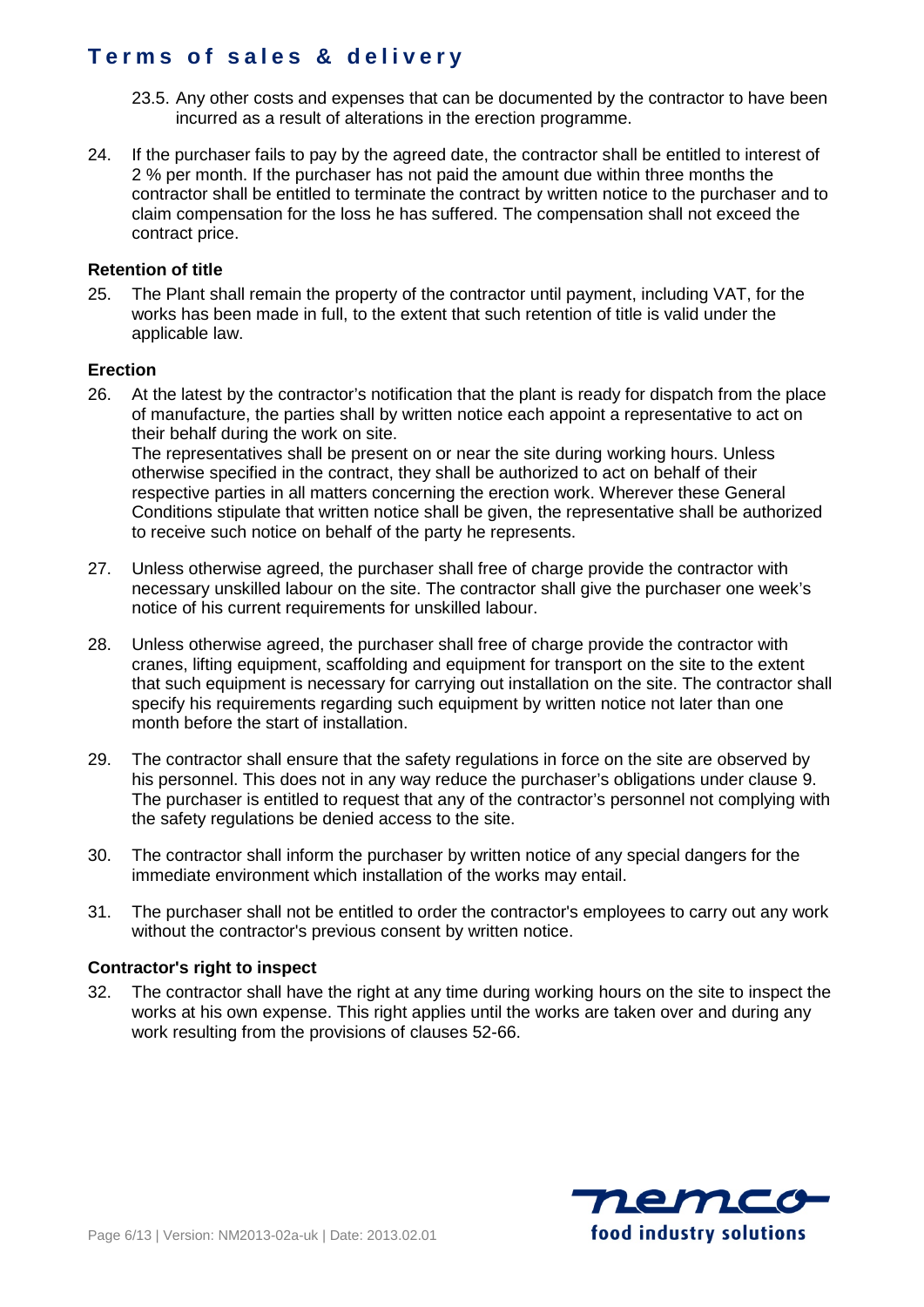## **Variations**

33. The purchaser may, until the works have been acceptance and subject to the limitations in clause 36, require variations in the originally agreed scope, design and construction of the works.

A request for a variation shall be made to the contractor by written notice containing an exact description of the variation required.

- 34. The contractor may, until acceptance, by written notice propose such variations as referred to in clause 33, first paragraph.
- 35. As soon as possible after receipt of a request for a variation or after having himself proposed a variation, the contractor shall by written notice inform the purchaser whether and how the variation can be carried out, stating the resulting alteration to the contract price, the time for completion and other terms of the contract.

The contractor shall also give such notice when variations are required by reason of changes in such laws, regulations and provisions as mentioned in clause 8, second paragraph.

36. Save as provided in clause 8, the contractor shall not be obliged to carry out variations before the parties have agreed on how the variation in question will affect the contract price, the time for completion and other terms of the contract. If the parties are unable to agree on how the terms of the contract shall be affected by a variation referred to in clause 8, the contractor shall carry out the variation on a time basis until agreement can be reached or the dispute is settled in accordance with the provisions of clause 71.

## **Acceptance tests**

37. When installation has been completed acceptance tests shall, unless otherwise agreed, be carried out to determine whether the works are in accordance with the contract. The technical requirements for carrying out the acceptance tests shall be as specified in the contract If the technical requirements have not been agreed they shall be in accordance with the general practice and the standards generally applied in the country where the site is situated.

The contractor shall by written notice inform the purchaser when the works are ready for acceptance. He shall in his notice state a reasonable time limit within which acceptance tests shall be carried out the parties shall then jointly appoint a time for acceptance tests. Unless otherwise agreed, such tests shall be carried out during the purchaser's normal working hours.

The acceptance tests shall be conducted by the contractor in the presence of representatives of both parties. If the purchaser is prevented from attending on the agreed date for the acceptance tests, the contractor shall set a new date for such tests by written notice to the purchaser. The purchaser shall be entitled to reasonable notice before such tests are carried out.

If the purchaser does not attend the acceptance tests on the new date set by the contractor, the tests may be carried out in his absence. The contractor may then at the purchaser's expense engage an independent, competent person to witness the tests.

The contractor shall keep a record of the acceptance tests. The report containing the record shall be sent to the purchaser. The report shall, unless otherwise shown by the purchaser, be deemed to accurately record how the tests were carried out and their results.

38. If the works by the acceptance tests turn out not to be in compliance with the contract, the contractor shall ensure as soon as possible that the works comply with the contract. New acceptance tests shall then be carried out unless otherwise agreed by the parties or if the deviations do not affect the operation of the works. The provisions of clause 37 shall apply to such new tests.

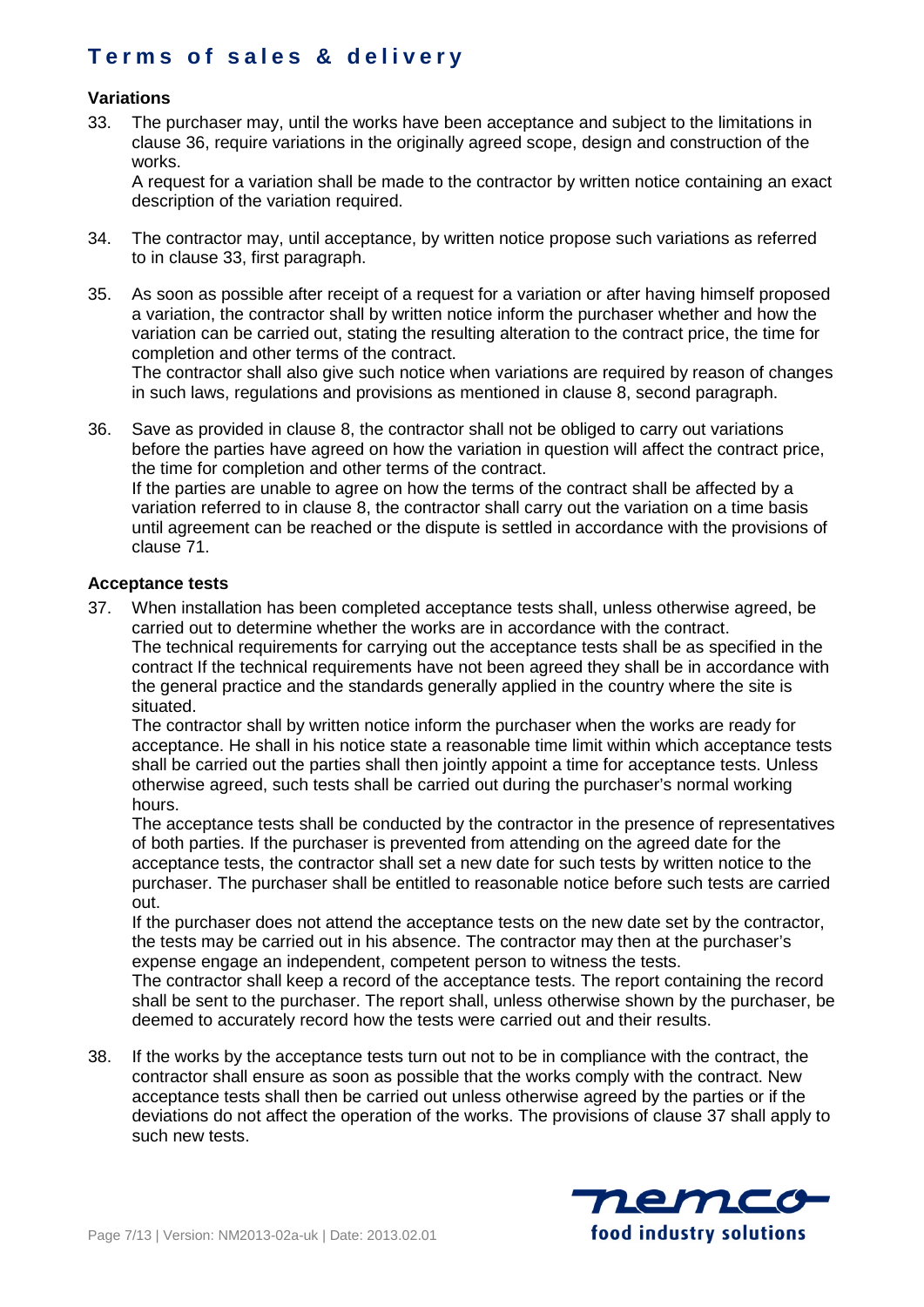- 39. The purchaser shall free of charge provide any power, fuel, lubricants, water, raw materials and other materials required for the acceptance tests in accordance with clauses 37 and 38 and for final adjustments in connection with such tests. He shall also free of charge install any apparatus and provide any labour required for carrying out the acceptance tests.
- 40. If the purchaser, after having been notified by the contractor in accordance with clause 37, third paragraph, fails to fulfil his obligations under clause 39 or otherwise fails to provide assistance for the acceptance tests, thereby preventing the tests from being carried out, the acceptance tests shall be deemed to have been satisfactorily completed at the expiry of the time limit stated by the contractor in his notice.

### **Acceptance**

- 41. The purchaser shall be deemed to have taken over the works,
	- a) when the acceptance tests have been carried out or shall be deemed to have been carried out in accordance with the provisions of clauses 37-40, or
	- b) if it is agreed that acceptance tests shall not be carried out, when the purchaser receives written notice from the contractor according to clause 37, third paragraph, first sentence, and the works are in the condition required for acceptance according to the contract.

Remaining minor adjustments and additions to the works which do not affect the operation of the works shall not, however, prevent acceptance.

The purchaser shall without undue delay by written notice confirm to the contractor-that the works have been accepted and the time for acceptance. Failure by the purchaser to give such confirmation shall not affect the judgment of whether the works have been accepted. Until acceptance the purchaser shall not be entitled to take the works or any part of them into operation. If the purchaser takes the works or any part of them into operation without the contractor's consent by written notice the purchaser shall be deemed to have accepted the works. The contractor shall then be relieved of his obligation to carry out acceptance tests.

- 42. Unless otherwise agreed, the risk of loss of or damage to the works shall pass to the purchaser when the works are accepted. If it is agreed that the purchaser shall receive the plant at the site, he shall inspect the plant on arrival and immediately inform the contractor by written notice of any damage during transportation.
- 43. Capacities: The purchaser must be aware that there will
	- a) always be discrepancies in performance capabilities. These are caused by the fact that the raw materials, which are processed in the system, vary of course in their composition and quality.
	- b) if a product matrix, where each product is described in terms of type, texture, temperature and other parameters describing the product, has been developed in connection with quotations and order confirmations, you may experience that some products have 10 % less capacity/throughput and other maybe 15 % more capacity/throughput.

The purchaser and Nemco as the contractor agree therefore upon the above. It also means that every day, from a production point of view, therefore, cannot be the same in terms of capacity of the machines as well as the individual settings on the equipment. The purchaser's staff must be in possession of this understanding and knowledge.

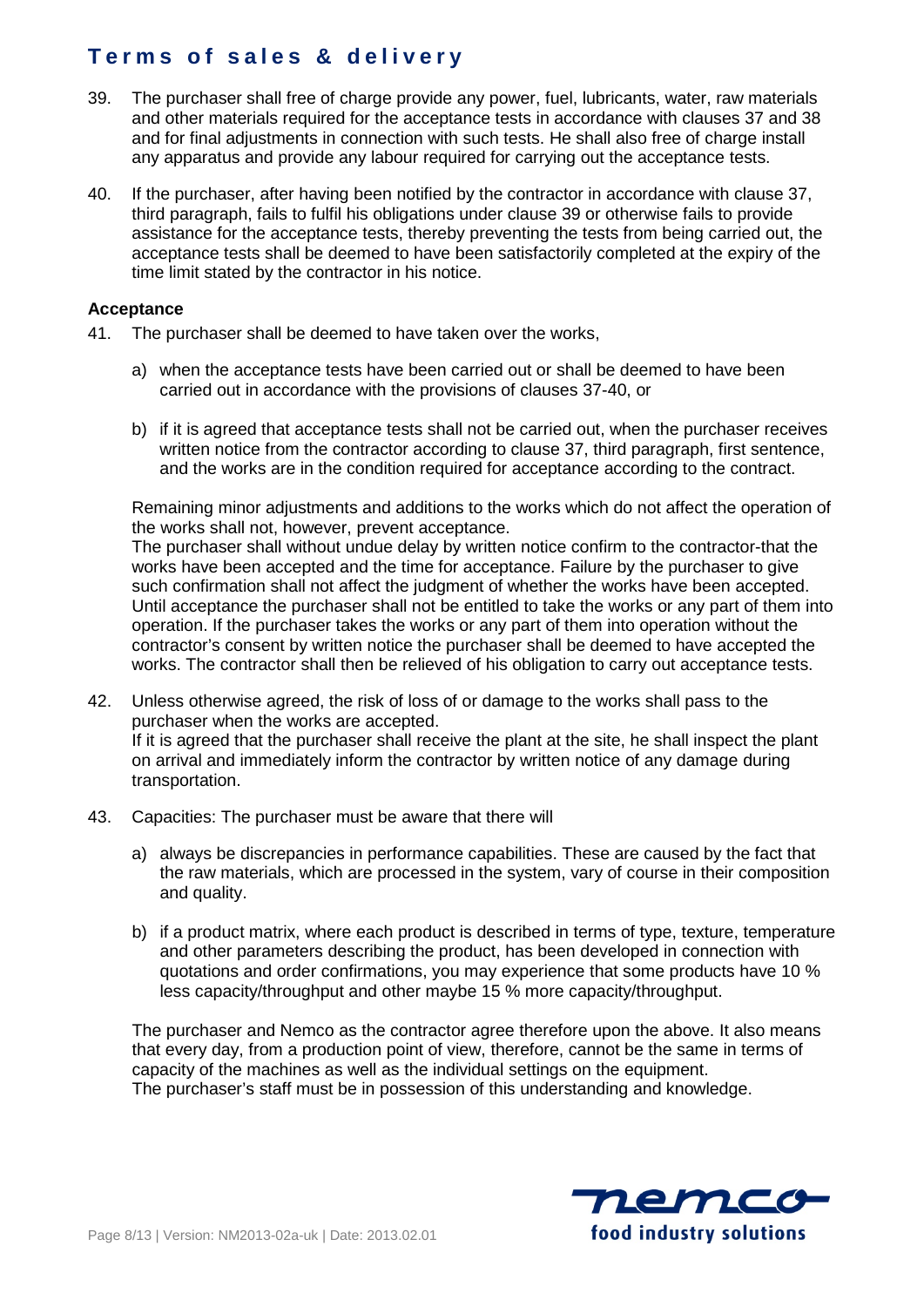## **Time for delivery. Delay**

- 44. The works shall be regarded as having been delivered on the day on which they are taken over in accordance with the provisions of clause 41.
- 45. If, instead of a fixed date for acceptance, the parties have agreed on a period of time within which the works shall be taken over, such period shall start at the signing of the contract.
- 46. If the contractor finds that he will not be able to complete the works in time or if delay on his part seems likely, he shall by written notice without delay inform the purchaser thereof. The contractor shall in his notice state the reason for the delay and if possible the time when the works will be ready for acceptance. If the contractor fails to give such notice, he shall, notwithstanding the provisions of clauses 47 and 48, reimburse the purchaser any extra expenses incurred by him as a result of the contractor's failure to notify.
- 47. If acceptance is delayed by a circumstance which under clause 68 shall be considered a case of relief, by an act or omission on the part of the purchaser or his other contractors, or as a result of a variation under clause 8 and clauses 33-36, the time for delivery shall be extended by a period which is reasonable having regard to the circumstances in the case. The time for delivery shall be extended even if the reason for delay occurs after the originally agreed date for acceptance.
- 48. If the works have not been taken over according to clause 41 by the correct date, the purchaser is entitled to liquidated damages from the date on which acceptance should have taken place.

The liquidated damages shall be payable at a rate of 0.5 per cent of the contract price for each complete week of delay. The liquidated damages shall not exceed 7.5 per cent of the contract price.

The liquidated damages become due at the purchaser's demand by written notice but not before the entire works have been accepted or the contract is terminated under clause 48. The purchaser loses his right to claim liquidated damages if he has not lodged such a claim by written notice within six months after the time when the works should have been taken over.

49. If the purchaser has become entitled to maximum liquidated damages under clause 47 and if the works are still not taken over, the purchaser may by written notice demand that the works be made ready for acceptance tests within a final reasonable period which shall not be less than one week.

If the contractor fails to complete the works within such final period and this is not due to any circumstance for which the purchaser or any of his other contractors are responsible, then the purchaser may by written notice to the contractor terminate the contract.

In case of such termination the purchaser shall also be entitled to compensation for the loss he suffers because of the contractor's delay to the extent that the loss exceeds the maximum of liquidated damages to which the purchaser has become entitled under clause 47. This compensation shall not exceed 7.5 per cent of the contract price.

The purchaser shall also have the right to terminate the contract by written notice to the contractor if it is clear from the circumstances that a delay will occur which under clause 47 would entitle the purchaser to maximum liquidated damages. In case of such termination the purchaser shall be entitled to both maximum liquidated damages and compensation under the third paragraph of this clause.

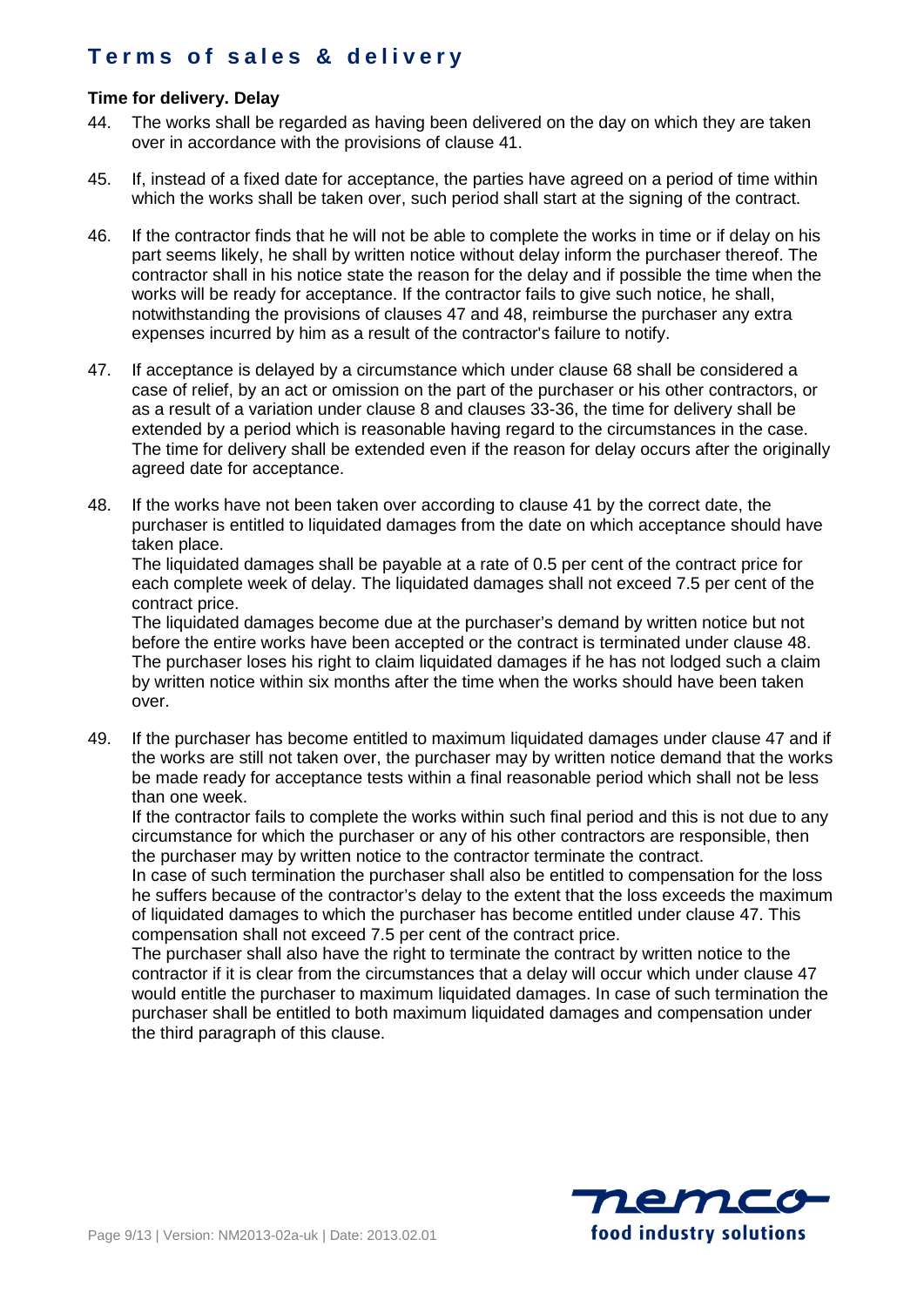50. Liquidated damages under clause 47 and termination of the contract with limited compensation under clause 48 are the only remedies available to the purchaser in case of delay on the part of the contractor. All other claims against the contractor based on such delay shall be excluded. However, this limitation of the contractor's liability shall not apply where the contractor has been guilty of gross negligence.

### **Liability for damage to property before acceptance**

- 51. The contractor shall be liable for any damage to the works which occurs before acceptance by the purchaser. This applies irrespective of the cause of the damage, unless the damage has been caused by the purchaser or anyone for whom he is responsible. Even if the contractor is not liable for damage to the works in accordance with this clause, the purchaser may require the contractor to remedy the damage at the purchaser's cost.
- 52. The contractor shall be liable for damage to the purchaser's property occurring before acceptance of the works only if it can be proved that such damage was caused by negligence on the part of the contractor or anyone for whom he is responsible in connection with the performance of the contract. The contractor shall however under no circumstances be liable for loss of production, loss of profit or any other consequential economic loss.

### **Liability for defects**

- 53. The contractor shall, pursuant to the provisions of clauses 53-65 below, by repair or replacement remedy any defect in the works resulting from faulty design, materials or workmanship.
- 54. The contractor's liability is limited to defects which appear within a period of one year from the date of acceptance of the works under clause 41. If the works are used more intensely than agreed or could be foreseen at the formation of the contract, this period shall be reduced proportionally.
- 55. The contractor shall be liable for defects in parts of the works which have been repaired or replaced under clause 52 for a period of one year under the terms and conditions which apply to the original works. The liability period defined in clause 53 shall be extended for other parts of the works only by a period equal to the period during which the works could not be used because of a defect referred to in clause 52.
- 56. The purchaser shall inform the contractor of a defect by written notice without undue delay after the defect has appeared, and in no case later than two weeks after the expiry of the period defined in clause 53 as supplemented by clauses 54 and 65. The notice shall contain a description of how the defect manifests itself. Notice of a defect shall be given immediately if there is reason to believe that the defect may cause damage.

If the purchaser fails to inform the contractor of a defect by written notice within the time limits set forth in this clause, he shall forfeit his right to make any claim in respect of the defect.

57. On receipt of written notice according to clause 55 the contractor shall remedy the defect without undue delay and at his own cost as stipulated in clauses 52-64. The defect shall be remedied on the site unless the contractor deems it appropriate to have the defective part or the plant returned to him for repair or replacement at his own premises. If special knowledge is required to carry out dismantling and reinstallation of the part, the contractor shall perform such dismantling and reinstallation. If such special knowledge is not required, the contractor has fulfilled his obligations in respect of the defect when he delivers a duly repaired or replaced part to the purchaser.

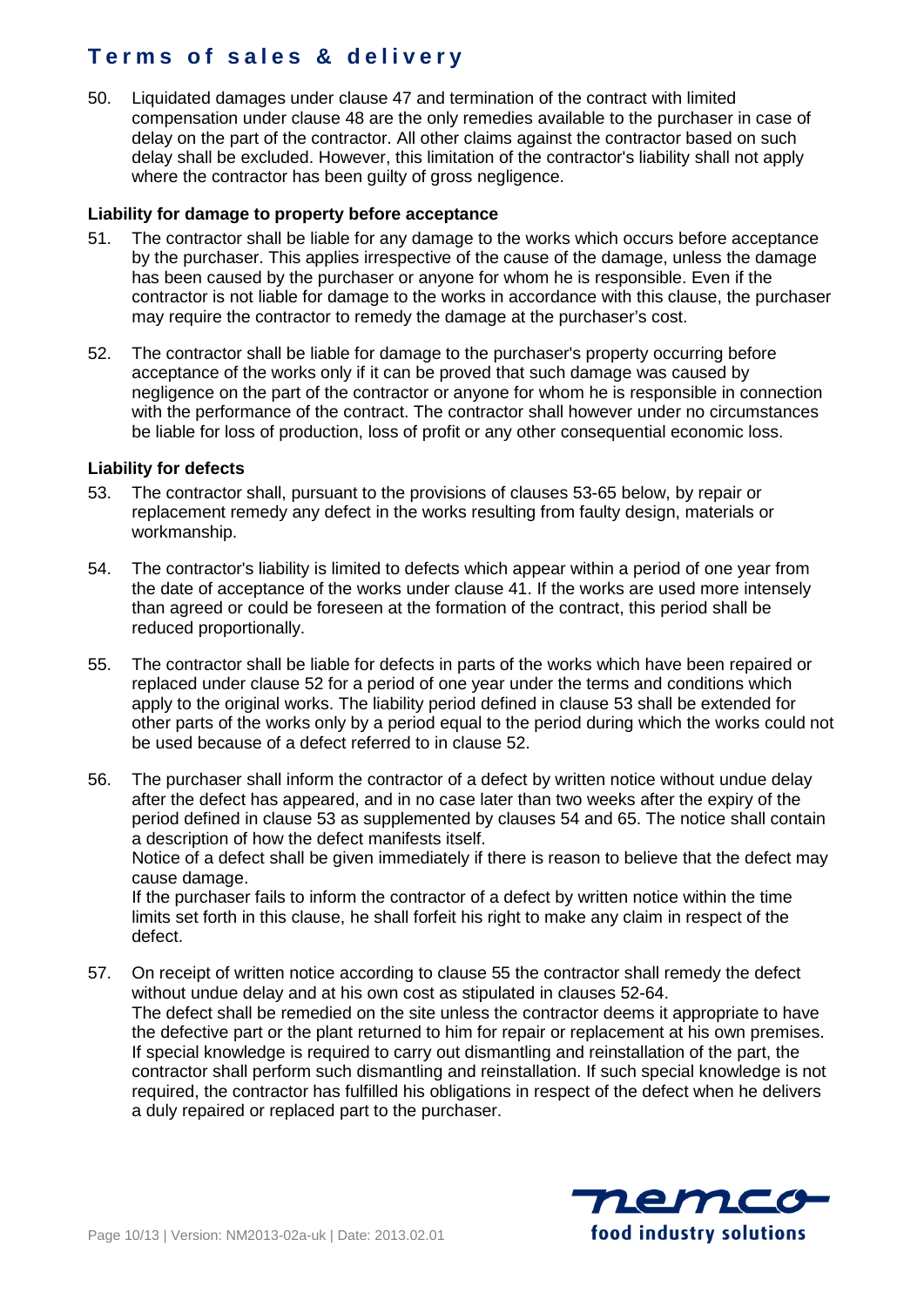- 58. Where remedial work according to clause 56 is carried out on the site, clauses 9, 13 and 51 shall apply correspondingly.
- 59. If the purchaser has given such notice as referred to in clause 55, and no defect is found for which the contractor is liable, the contractor shall be entitled to compensation for the work performed and reimbursement of the costs incurred as a result of the notice.
- 60. If dismantling or reinstallation makes it necessary to establish access through or otherwise take measures affecting installations or equipment other than the works, the labour and costs resulting therefrom shall be the purchaser's responsibility.
- 61. All transportation in connection with repair or replacement shall be at the contractor's risk and expense. The purchaser shall follow the contractor's instructions regarding the method of transport. If the contractor incurs extra costs when remedying defects as a result of the works not being on the site all such costs shall be borne by the purchaser.
- 62. Defective parts which are replaced in accordance with clause 52 shall be placed at the contractor's disposal and shall become his property.
- 63. If the contractor fails to fulfil his obligations under clause 56 within a reasonable time, the purchaser may by written notice require him to do so within a final time limit. If the contractor fails to fulfil his obligations within that time limit, the purchaser may choose to:
	- a) have the necessary remedial work carried out and/or have new parts manufactured at the contractor's risk and expense, provided that the purchaser acts in a reasonable manner, or
	- b) demand a reduction of the contract price not exceeding 15 per cent thereof. If the defect must be considered substantial, the purchaser may instead choose to terminate the contract by written notice to the contractor. The purchaser shall also be entitled to such termination where the, defect remains substantial after such measures have been taken as referred to in a). In case of termination, the purchaser shall be entitled to be compensated for the loss he has suffered. The compensation shall, however, not exceed 15 per cent of the contract price.
- 64. The contractor is not liable for defects arising out of materials provided by, or a design stipulated or specified by the purchaser, or resulting from defective preparatory work carried out by the purchaser, cf. clause 12.
- 65. The contractor is only liable for defects which appear under the conditions of operation foreseen in the contract and under proper use of the works. The contractor's liability does not cover defects resulting from causes occurring after acceptance under clause 41. The liability does not for example cover defects which are caused by faulty maintenance on the part of the purchaser, by variations of the works undertaken by the purchaser without the contractor's consent by written notice, or by faulty repairs by the purchaser. Finally the contractor's liability does not cover normal wear and tear or deterioration.
- 66. Notwithstanding the provisions of clauses 52-64 the contractor shall have no liability for defects in any part of the works for more than two years from acceptance in accordance with clause 41.

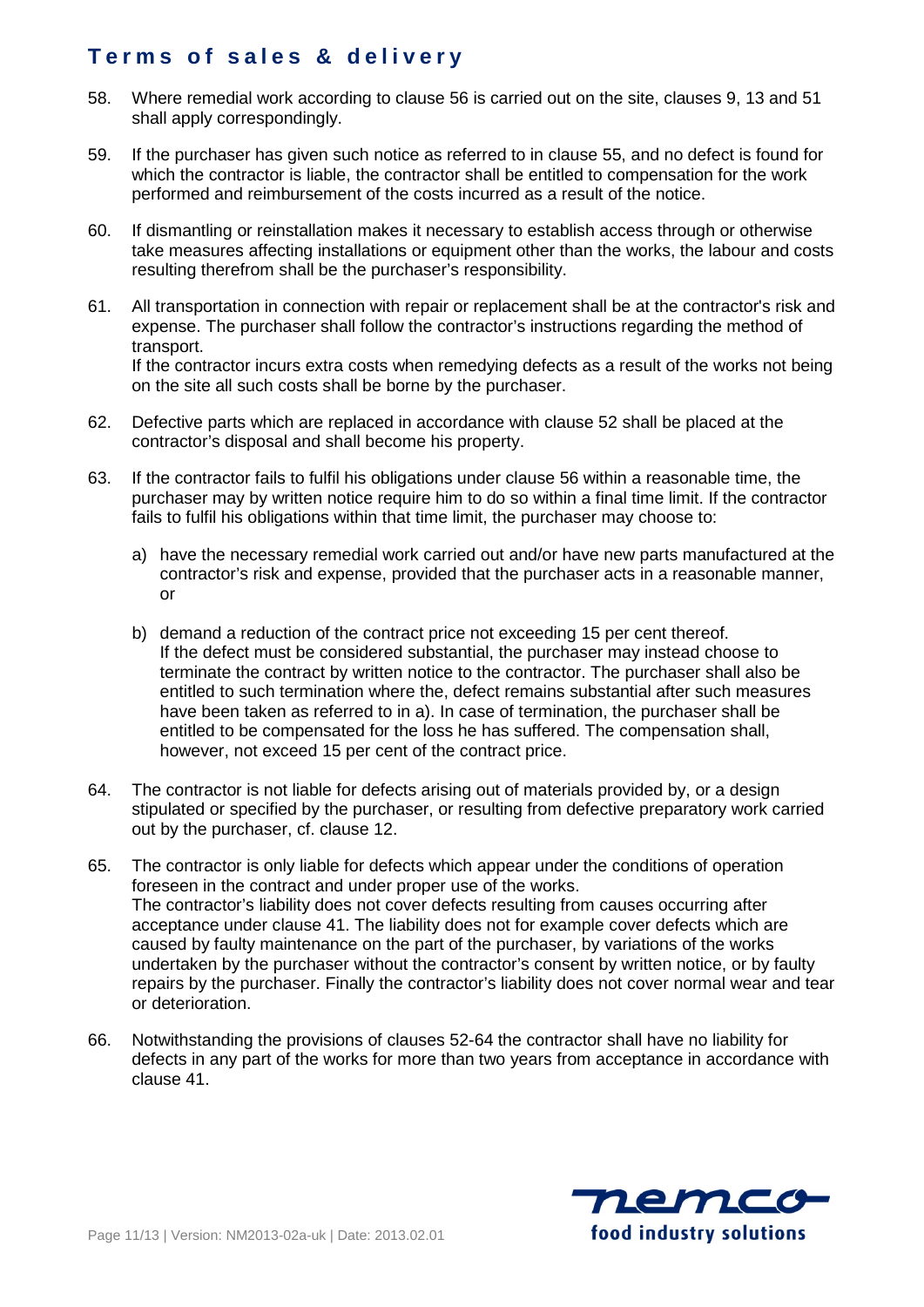67. The contractor shall have no liability for defects save as stipulated in clauses 52-65. This applies to any loss the defect may cause, including but not limited to loss of production, loss of profit and any other consequential economic loss, This limitation of the contractor's liability shall, however, not apply if he has been guilty of gross negligence.

### **Liability for damage to property caused by the works after acceptance**

68. The purchaser shall indemnify and hold the contractor harmless to the extent that the contractor incurs liability towards any third party in respect of any damage for which the contractor according to the second and third paragraphs of this clause is not liable towards the purchaser.

The contractor shall not be liable for loss or damage caused by the works after acceptance

- a) to any (movable or immovable) property where the damage occurs while the works are in the purchaser's possession, or
- b) to products manufactured by the purchaser, or to products of which the purchaser's products form a part, or for loss or damage to any property, where the damage is caused by these products because of the works.

The contractor shall under no circumstances be liable for loss of production, loss of profit or any other consequential economic loss.

The above limitations in the contractor's liability shall not apply where the contractor has been guilty of gross negligence.

If a claim for loss or damage as described in this clause is raised by a third party against either party to the contract, the latter shall forthwith notify the other party thereof. The contractor and the purchaser shall be mutually obliged to let themselves be summoned to the court or arbitral tribunal which examines claims against either of them, where the claim is based on damage or loss alleged to have been caused by the works. The liability as between the contractor and the purchaser shall, however, always be settled by arbitration in accordance with clause 71.

## **Grounds for relief (force majeure)**

- 69. The following circumstances shall be considered as grounds for relief if they impede the performance of the contract or makes performance unreasonably onerous: industrial disputes and any other circumstance beyond the control of the parties such as fire, war, mobilization or military call up of a comparable scope, requisition, seizure, currency restrictions, insurrection and civil commotion, shortage of transport, general shortage of materials, restrictions in the use of power and defects or delays in deliveries by subcontractors caused by any such circumstance as referred to in this clause. The above described circumstances shall constitute grounds for relief only if their effect on the performance of the contract could not be foreseen at the formation of the contract.
- 70. The party intending to claim relief under clause 68 shall inform the other party by written notice without delay on the occurrence and on the cessation of such circumstance. If grounds for relief prevent the purchaser from fulfilling his obligations, he shall reimburse the contractor for costs incurred in securing and protecting the works. The purchaser shall also reimburse the contractor for costs incurred for personnel, sub-contractors and equipment which, with the consent of the purchaser, is held in readiness to resume work.
- 71. Notwithstanding other provisions of these General Conditions, each party shall be entitled to terminate the contract by written notice to the other party if performance of the contract is delayed more than six months by reason of any grounds for relief as described in clause 68.